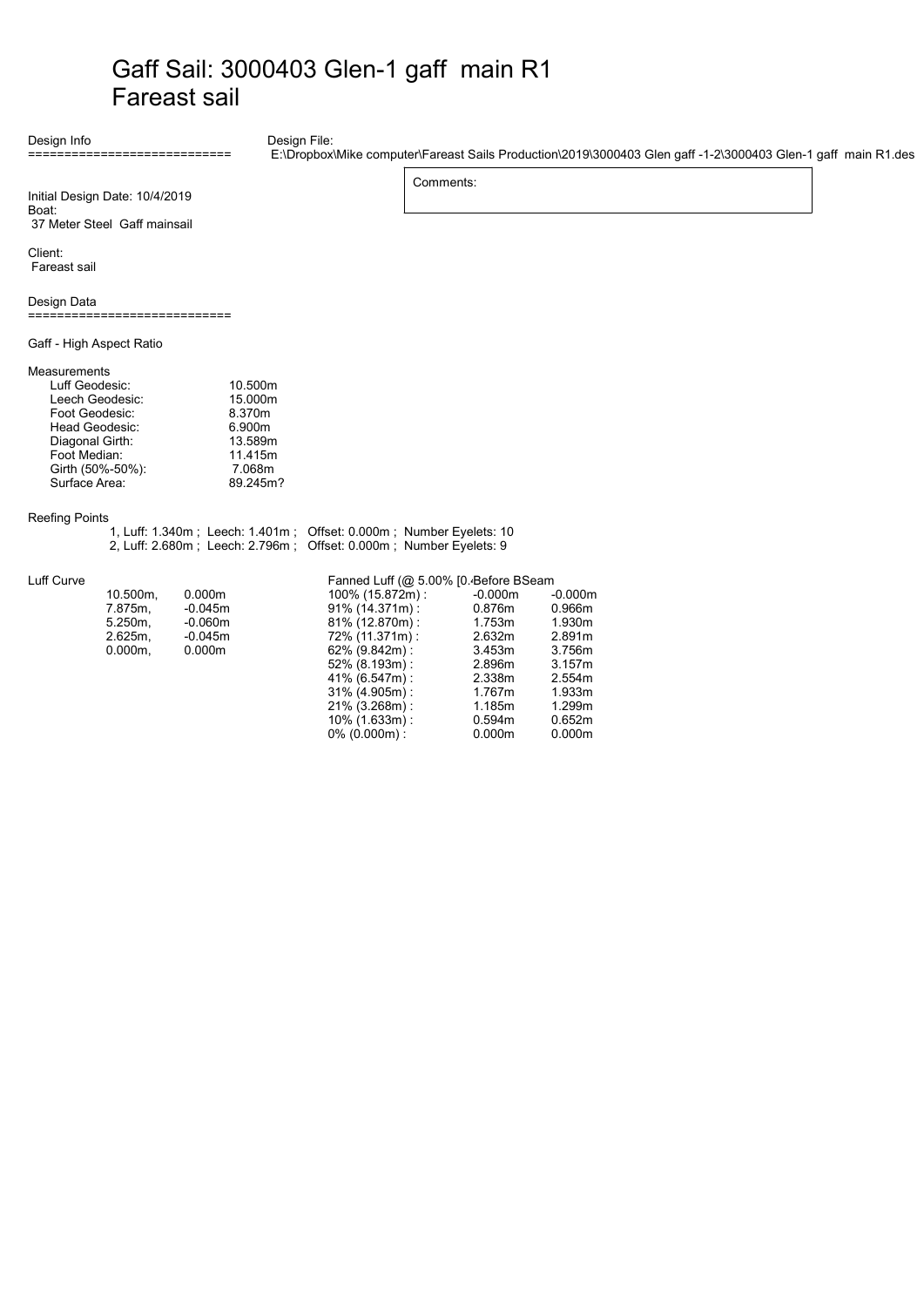## Gaff Sail: 3000403 Glen-1 gaff main R1 Fareast sail